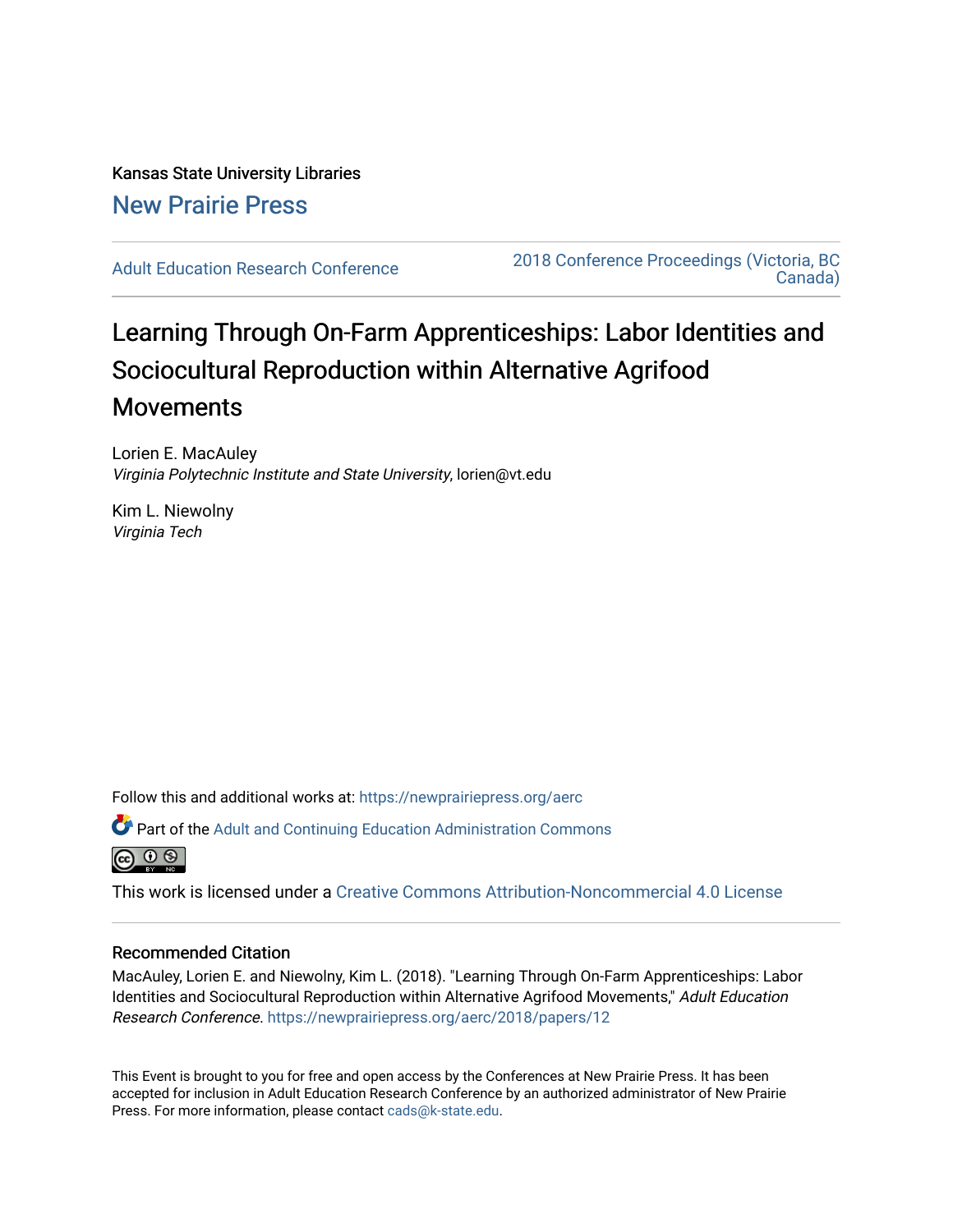# **Learning through On-Farm Apprenticeships: Labor Identities and Sociocultural Reproduction within Alternative AgrifoodMovements**

Lorien E. MacAuley & Kim L. Niewolny Virginia Tech

**Abstract:** On-farm apprenticeship is a site of sociocultural learning for beginning farmers, and also for identity politics, mediated by social movement learning processes. This critical ethnographic case study used cultural historical activity theory (CHAT) to illuminate ways in which institutions mediated this cultural work to both reinforce and challenge dominant narratives.

**Keywords:** Beginning Farmer, Apprenticeship, Cultural Historical Activity Theory, New Social Movements, Social Reproduction

## **Literature Review**

On-farm apprenticeships are gaining momentum as an important strategy for beginning farmer training and preparation. A programmatic response aimed towards beginning farmers has developed in the U.S. from grassroots, governmental, and higher education institutions (Niewolny & Lillard, 2010; Niewolny & Wilson, 2007), especially as the current farmer population is quickly aging out of farming, and fewer beginning farmers are arriving to replace them (Ahearn, 2013). On-farm apprentices are learning farming *in situ*, through working on the farm, and engaging in farmwork (Lave, 1988; MacAuley & Niewolny, 2016; Paradise & Rogoff, 2009). On-farm apprenticeships, as sites of networked sociocultural learning (Engeström, 2000) for adults, are variably understood as beginning farmer training (Hamilton, 2011), as inexpensive farm labor (MacAuley & Niewolny, 2016), and situated between economic and non-economic attributes (Ekers, Levkoe, Walker, & Dale, 2016).

On-farm apprenticeships are also a space for learning, identity work, and rehearsal of social movement practice, as alternative agrifood movement participation (AAMs; MacAuley & Niewolny, 2016; Pilgeram, 2011). AAMs embody and discursively construct values of biophysical sustainability, food quality, egalitarianism, and agrarianism (Constance, Renard & Rivera-Ferre; 2014). However, AAMs have been critiqued for disproportionately representing upper- to middleclass white cultural norms (Allen, 2004; Guthman, 2008a; Slocum, 2007), for an ideological orientation towards romanticized agrarianism (Carlisle, 2013), and for mechanisms through which neoliberalist values are unknowingly perpetuated (Guthman, 2008b). All of these discourse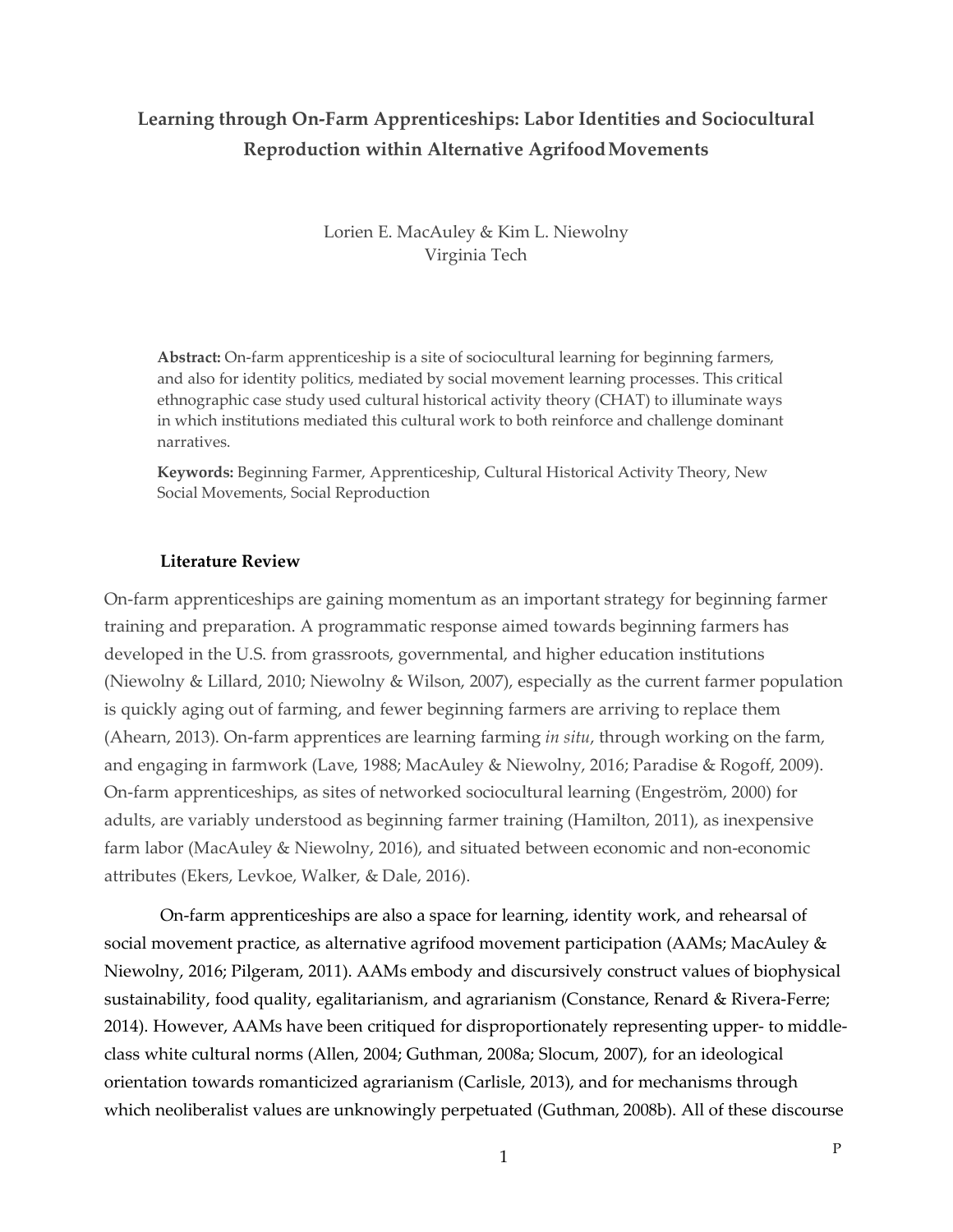elements may function to reinforce and reify hegemonic power relations. If on-farm apprenticeship practitioners are engaging in AAMs, these learning and labor experiences may be regarded differently than merely job training or merely labor, because they are seen as part of one's cognitive praxis (Eyerman & Jamison, 1991) as a participant in a social movement (Endres & Armstrong, 2013; MacAuley & Niewolny, 2016).

As Hall (1996) writes, individuals embrace signifiers of identity in identification processes to reproduce distinct categories and difference. Practitioners' cognitive praxis is articulated into these identification processes as part of the learning taking place on farms, especially if AAMs are acting as ideological state apparatuses (Althusser, 1970). If one's cognitive praxis causes learning and labor to be experienced in unexpected ways, a mismatch may arise between the express purpose and the outcomes of the activity. Through the cultural work of education (Giroux, 1992; hooks, 1994), social reproduction occurs that reproduces hegemonic constructions, which is problematic if power inequities are being reproduced, such as those surrounding race, gender, and class within AAMs and/or the dominant food system. This paper explores this multiplicity of objects and identity play that produces, maintains, and/or challenges the power relations within the activity system of the on-farm apprentice.

# **Theoretical Framework**

We illuminate these dynamics within on-farm apprenticeships through the theoretical lenses of cultural historical activity theory (CHAT; Fenwick, Edwards, & Sawchuk, 2011), cognitive praxis of new social movements (Eyerman & Jamison, 1996), and cultural identity theory (Hall, 1996). CHAT provides the primary foundation through which to examine how the sociomaterial mediates all activity within a network of actors in context. CHAT underscores how rules, tools, and division of labor impact the social interaction toward a common object, and contribute to an outcome of apprenticeship. Cognitive praxis constructs from new social movement theory provide a way to examine the collective movement identity formed within AAM discourse, including forms of knowledge and skills from AAM praxis, and helps to understand the outcomes of apprenticeship in relation to AAMs (Eyerman & Jamison, 1996).

Cultural identity theory informs subjectification of participants, including how they negotiated forms of knowledge in power, and to describe identity politics at play (Hall, 1996; Foucault, 1984). More generally, use of critical theory (as understood within Carspecken, 1996; Fraser, 1989; Kincheloe, 2005; Macedo, 1994) within theoretical constructs in the case study were important in dissecting the hegemonic discourses within the cultural work of education and social movement activity, while lending a rich descriptive potency to the identity politics that emerged in the data.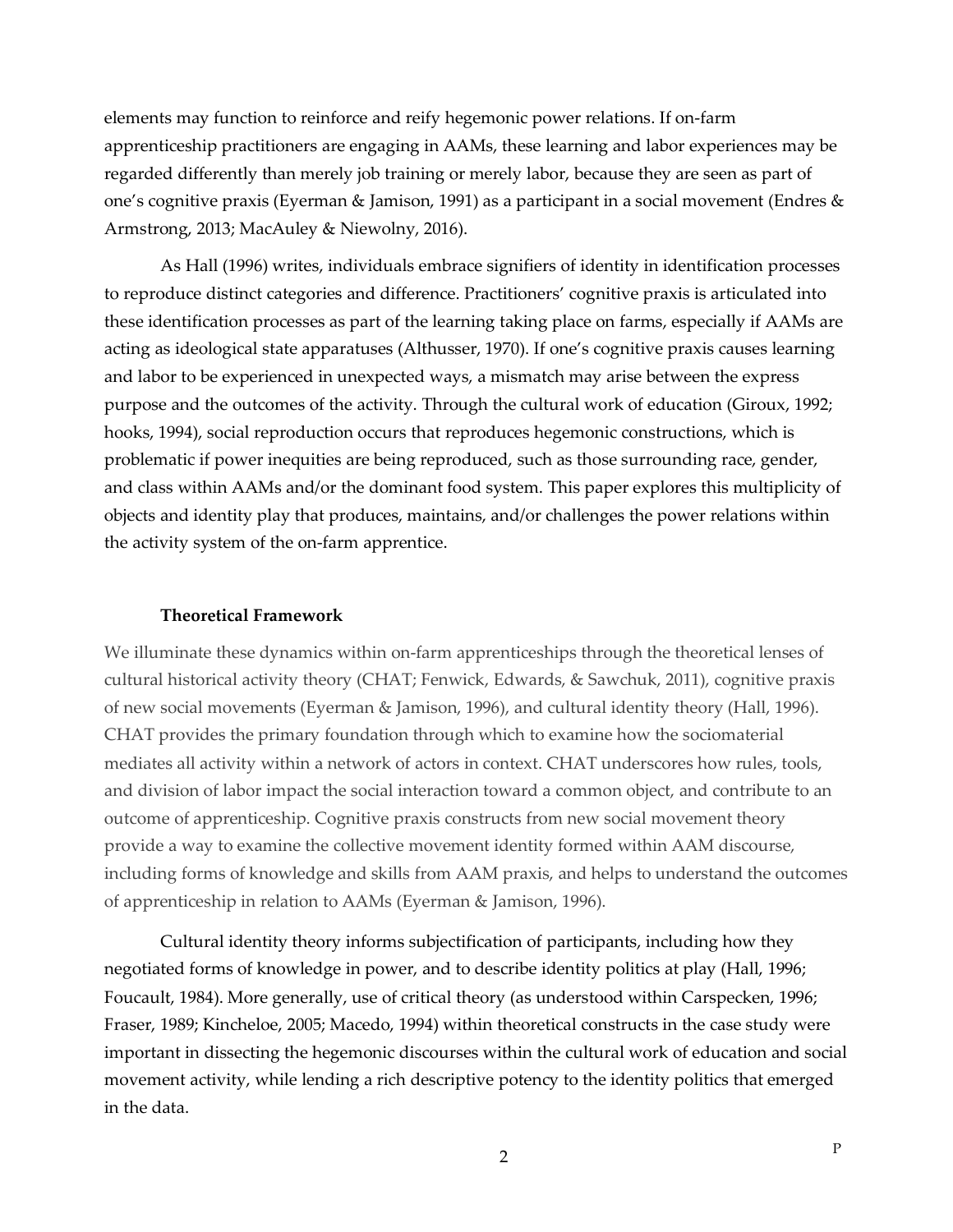Fenwick, Edwards, and Sawchuk (2011) articulate the need to understand networked systems of learning in a way that accommodates considerations of structural and sociomaterial elements. Among other approaches, they put forth cultural historical activity theory (CHAT), which dimensionalizes material elements and shifts the focus of the researcher towards how physical elements (tools, artifacts, materials) are interacting with other dimensions within the network (subjects, community, division of labor, etc.). This interaction can be crucial to understanding how social reproduction is happening within a historical materialist framework. (Fenwick, Edwards, & Sawchuk, 2011; Daniels, Edwards, Engeström, Gallagher, & Ludvigsen, 2013). Brookfield (2001) argues that in order for adult education to be transformative it must acknowledge those elements of its Marxist roots. Thus, CHAT offers us a way to underscore those sociomaterial elements from a materialist perspective, toward a deepened understanding of physical, structural, and political factors that impact learning.

## **Methodology**

We employed critical ethnographic case study methodology to explore issues of power, social reproduction, learning, and equity. The unit of analysis consisted of an activity system of practitioners of on-farm apprenticeship (apprentices, farmer educators/hosts, educators and coordinators of educational programming, and all others present), who were all in conversation with each other through joint participation in educational programming coordinated by an AAMoriented agricultural organization. Data collection occurred throughout May to September of 2016, through 53 days of participant observation, working alongside 19 apprentices on six different farms; interviews (n=25) with farmers, apprentices, and educators; and document analysis (n=407) of educational materials, communications, and other literature circulated within the activity system. All data was compiled and/or transcribed verbatim, subsequently analyzed through a semi-open coding process, and analyzed for meaning using Greene's (2007) complementary strengths stance.

#### **Findings and Conclusions**

The interaction between these theoretical orientations has enabled us to dimensionalize elements of the sociomaterial that were at play for apprentices and farmers to construct and maintain identities. The bodies of the apprentices, often were inadequately sutured into the role that the apprentices intended to perform as ruggedly individualistic (romanticized) agrarians. As the data showed, many of the apprentices were thus unable to bridge the gap between their intended identification process and the sociomaterial reality of manual labor on the farm.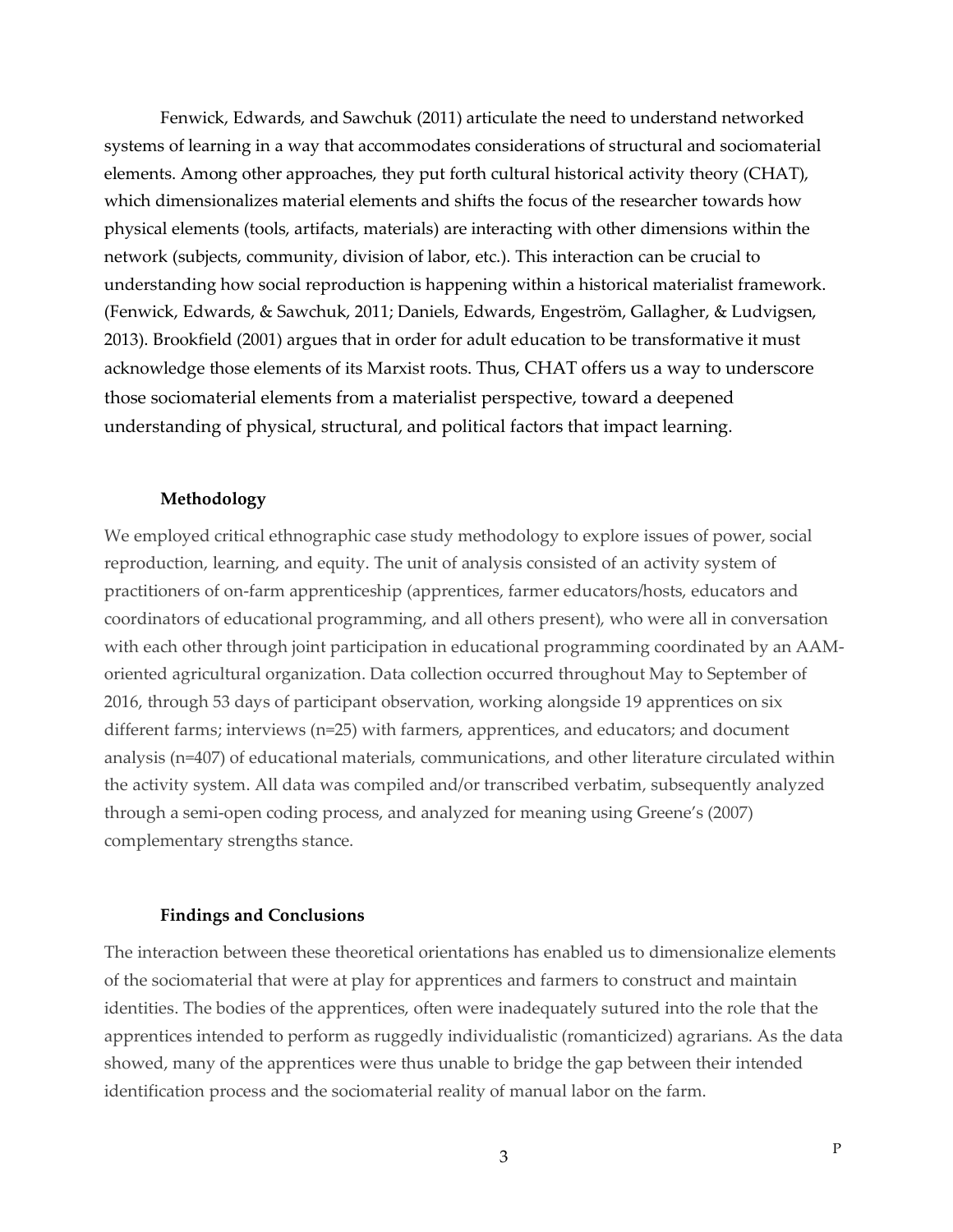Because most of the apprentices were white, college educated, and middle- to upper-class, they were attempting to translate their manual farm labor in ways appropriate to their class expectations of work (for example, viewing it as "healthy exercise" in the "fresh air."). However, these expectations were challenged within the everyday sociomaterial reality of dirt, sweat, and routine tasks. This created cognitive dissonance, possibly even disillusionment, among the apprentices. Given the materialist foundation through which to understand the identity politics of this phenomenon, it is unsurprising that the majority of the apprentices in this study lacked commitment to go on to become farmers themselves. The participants' lack of commitment to continue farming has been described in other studies (Levkoe, 2018; MacAuley & Niewolny, 2016; Terry, 2014), but here, we go farther into sociocultural explanations as to why apprentices are unable to negotiate expert identities as farmers.

This study benefitted greatly from a network analysis with considerations of identification processes through sociocultural identity theory. Network analysis through CHAT provided a way to conceptualize how the sociomaterial exerted force on identification processes of system actors. The works of Hall (1996), Butler (1993) and Foucault (1977, 1984), due to the influence of psychoanalysis, are occasionally stranded in the cognitivist language of the individual thinker. This language, focused around the deconstructive politics of identity and body, does not have a straightforward way to allow for elements of the material to exert force on the body. As we found in this study, CHAT provides a way for these theories to break free of individual-level talk into identification as concerning systems of actors and environments in fluid exchange, enabling possibilities for material factors to be taken into account and new explanations to be derived that take into account the political economic factors present in the activity system.

Further, our study shows the ways in which symbolic oppositional and hegemonic discourse was expressed to maintain privilege and power relations in the activity system. Specifically, as mentioned above, we observed that white spacemaking and class-related work ideologies were employed in producing and maintaining on-farm apprenticeship activity. Also, CHAT analysis underscored three distinct objectives, or reasons why actors undertake the activity within the activity system. These were: (1) beginning farmer training; (2) inexpensive labor for sustainability-oriented farms; and (3) an authentic, "meaningful" farm lifestyle experience. In contrast to the first two, this third objective, the authentic farm lifestyle experience, resists easy explanation through capitalistic market-based logics. CHAT analysis has highlighted how sociomaterial elements mediate activity according to social norms and a division of labor, which generates a system of interdependencies that exist in a nonmarket/quasimarket third space. The rules that govern behavior do not appear to be reduced down to market-based explanations. We found that important factors governing behavior of actors within this study include: (1) membership in a movement (AAMs); (3) an ascetic bent; (3) the valorization of farmers and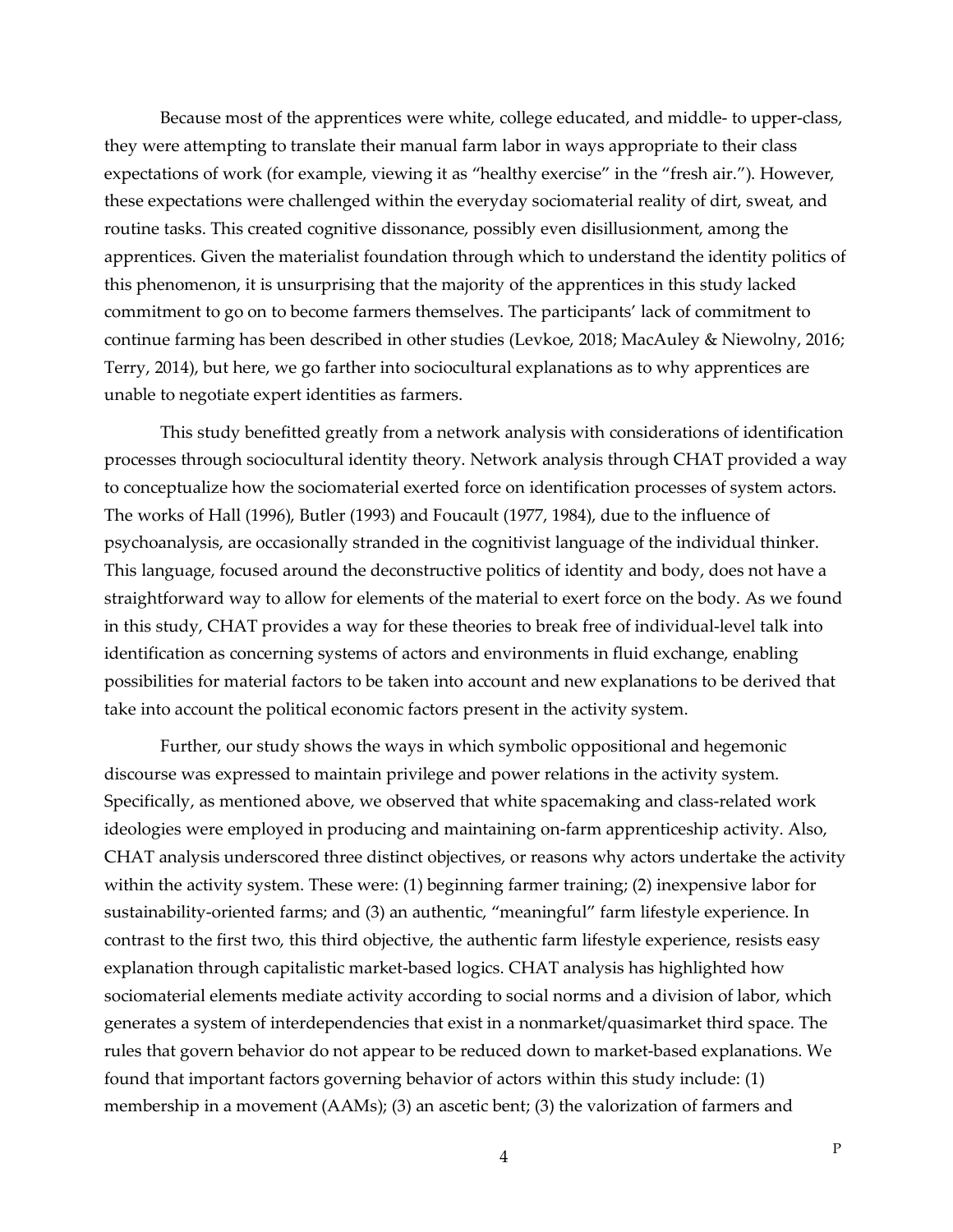authentic/nostalgic farm lifestyle; (4) alignment with clean, healthy, and/or 'dirty' parts of the job; and (5) communitarianism. These logics point towards the creation of a third type of nonmarket/quasimarket space (Gibson-Graham, Cameron, & Healy, 2013). This is a start to understanding and theorizing community relationships that are governed by rules other than capitalism. The explanation is an important step towards validating those noncapitalistic 'rules' as equally important in their ability to predict and theorize behavior, and to maintain community wellbeing. Describing nonmarket interdependencies is an academic attempt to create a "stable intermediary" (Latour, 2007, p. 257) of possibility outside of capitalistic explanations and marketbased logics, or essentialized categories, made possible through CHAT analysis.

Thus, this empirical study serves as a methodological example of how CHAT may be applied in combination with cultural studies constructs in order to wrap the sociomaterial into the analysis, and derive a more nuanced theorization. The interaction of theoretical frameworks here allowed for interdisciplinary discourses to appear and be expressed complementarily within the research. CHAT, as a 'baseboard' theory to provide several ontologies to carry weight within our study. CHAT yielded an emphasis on the sociomaterial, while cognitive praxis examined AAM discourse elements, and cultural identity theory showed the suturing and interpellation of the body into signifiers. All of these together yielded a strong dimensionalization of how to communicate symbolic interactions at various levels of the activity system. Also, through seeing the discursive and psychoanalysis constructs of cultural identity theory through the CHAT lens, the study allowed cultural identity theory a productive way to incorporate elements of materialism into considerations of identity, into which its own language hitherto has limited its progress (Hall, 1996). Thus, another attribute of CHAT is its ability to combine with constructs from other disciplines and discourses for a materialist analysis.

## **Implications for Adult Education Theory/Practice**

Adult educators are clearly engaged in a political act (Fenwick, 2003). Their position as educators makes them uniquely placed in society to act as sustaining or transforming society, as well as creating effects of empowerment – and disempowerment – of adult learners (Giroux, 1992; Freire, 2005). If education constitutes cultural work, there are deep sociocultural implications in deciding which/whose knowledge is sanctioned through education (Fanon, 1961/2004; Freire, 1970; Kincheloe, 2008; Macedo, 1994). This study has demonstrated how AAM praxis supports the cultural transmission of forms of knowledge, while excluding others, in an in/nonformal site of adult education, mediated by historical and material factors embedded in the food system and our systems of learning and knowing about it. Here, we have shown one way in which this institutional mediation of learning is creating social reproduction of dominant sociocultural norms, within this activity system.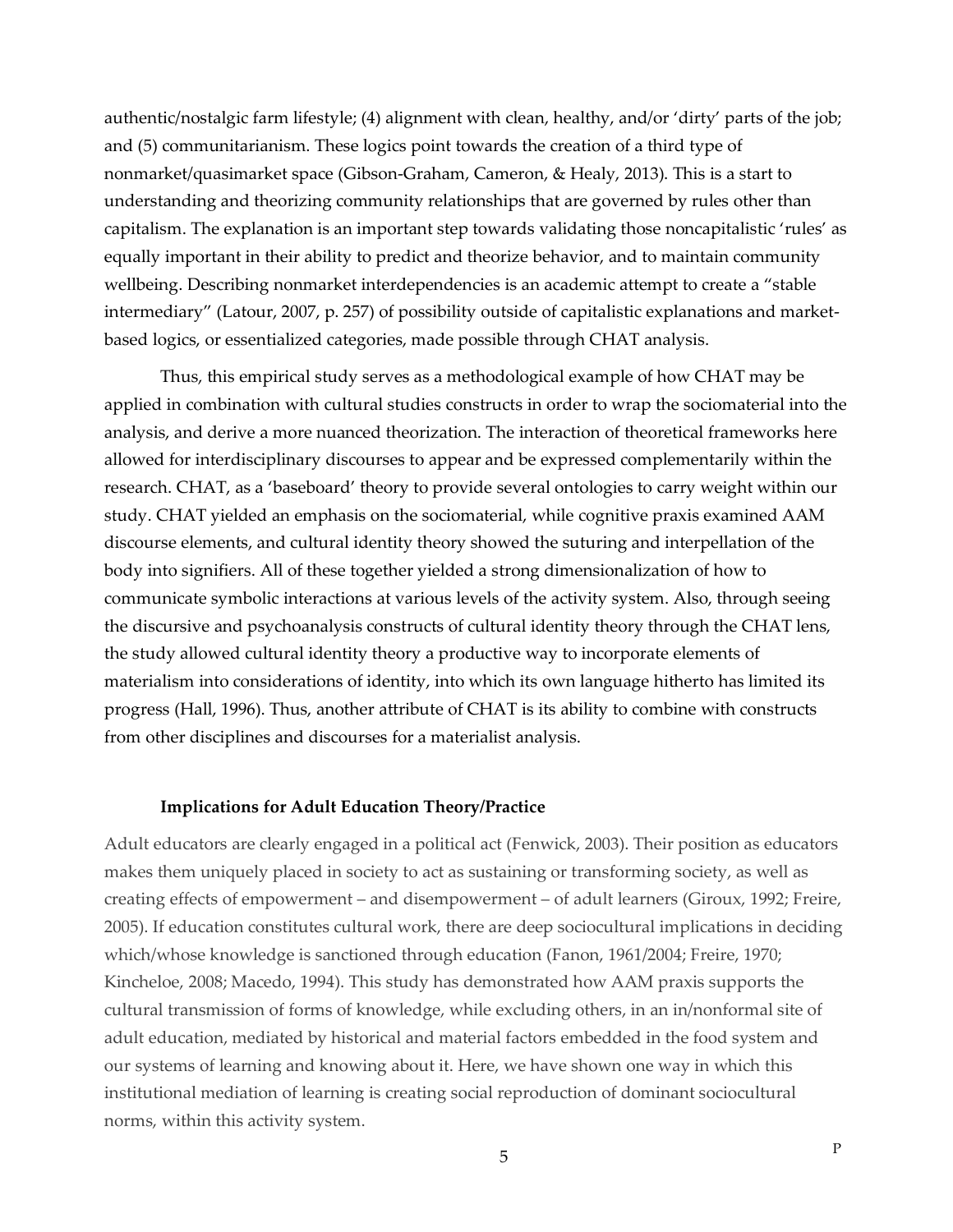Brookfield (2001) writes that adult educators must embrace ideology critique as a pedagogical tool toward the liberation of adult learners. Learning is not necessarily a conscious goal of practitioners within social movements, and, at times, this cultural work may be unacknowledged and unexamined (Sawchuk, 2011). This study demonstrates how, by using CHAT analysis to illuminate mechanisms through which ideology re/creates hegemonic constructions *in situ*, adult educators may facilitate dialogue to make visible the ideological underpinnings of activity, in order to for practitioners to become self-aware and reflexive, and ultimately to critique it. In so doing, scholars, theorists, and practitioners may contest discursive elements that maintain oppressive power relations within their lives and work.

#### **References**

- Ahearn, M. C. (2013). Beginning Farmers and Ranchers at a Glance. *USDA-ERS Economic Bulletin*, *22*.
- Althusser, L. (1970). Ideology and ideological state apparatuses (notes towards an investigation). *La Pensée,* (151).
- Allen, P. (2004). *Together at the table: Sustainability and sustenance in the American agrifood system*. Penn State Press.
- Brookfield, S. (2001). Repositioning ideology critique in a critical theory of adult learning. *Adult education quarterly*, *52*(1), 7-22.
- Carlisle, L. (2013). Critical agrarianism. *Renewable Agriculture and Food Systems*, 29(02), 135–145.
- Constance, D. H., Renard, M. C., & Rivera-Ferre, M. G. (2014). *Alternative Agrifood Movements: Patterns of Convergence and Divergence. Alternative Agrifood Movements: Patterns of Convergence and Divergence* (Research in Rural Sociology and Development, Volume 21) Emerald Group Publishing Limited, pp. iii, 21.
- Daniels, H., Edwards, A., Engeström, Y., Gallagher, T., & Ludvigsen, S. R. (Eds.). (2013). *Activity theory in practice: Promoting learning across boundaries and agencies*. Routledge. Ekers, M., Levkoe, C. Z., Walker, S., & Dale, B. (2016). Will work for food: agricultural interns, apprentices, volunteers, and the agrarian question. *Agriculture and Human Values*, *33*(3), 705-720.
- Endres, A. B., & Armstrong, R. (2013). Community Supported Agriculture and Community Labor: Constructing a New Model to Unite Volunteers and Employers. Accessed October 2, 2017. Available at: http://network.bepress.com/explore/law/labor-and-employmentlaw/?facet=publication\_year%3A%222013%22&start=30.
- Engeström, Y., (1999). Activity theory and transformation. In Engeström, Y., Miettinen, R., & Punamäki, R. L. (Eds.). *Perspectives on activity theory*. (pp. 19-38). Cambridge University Press.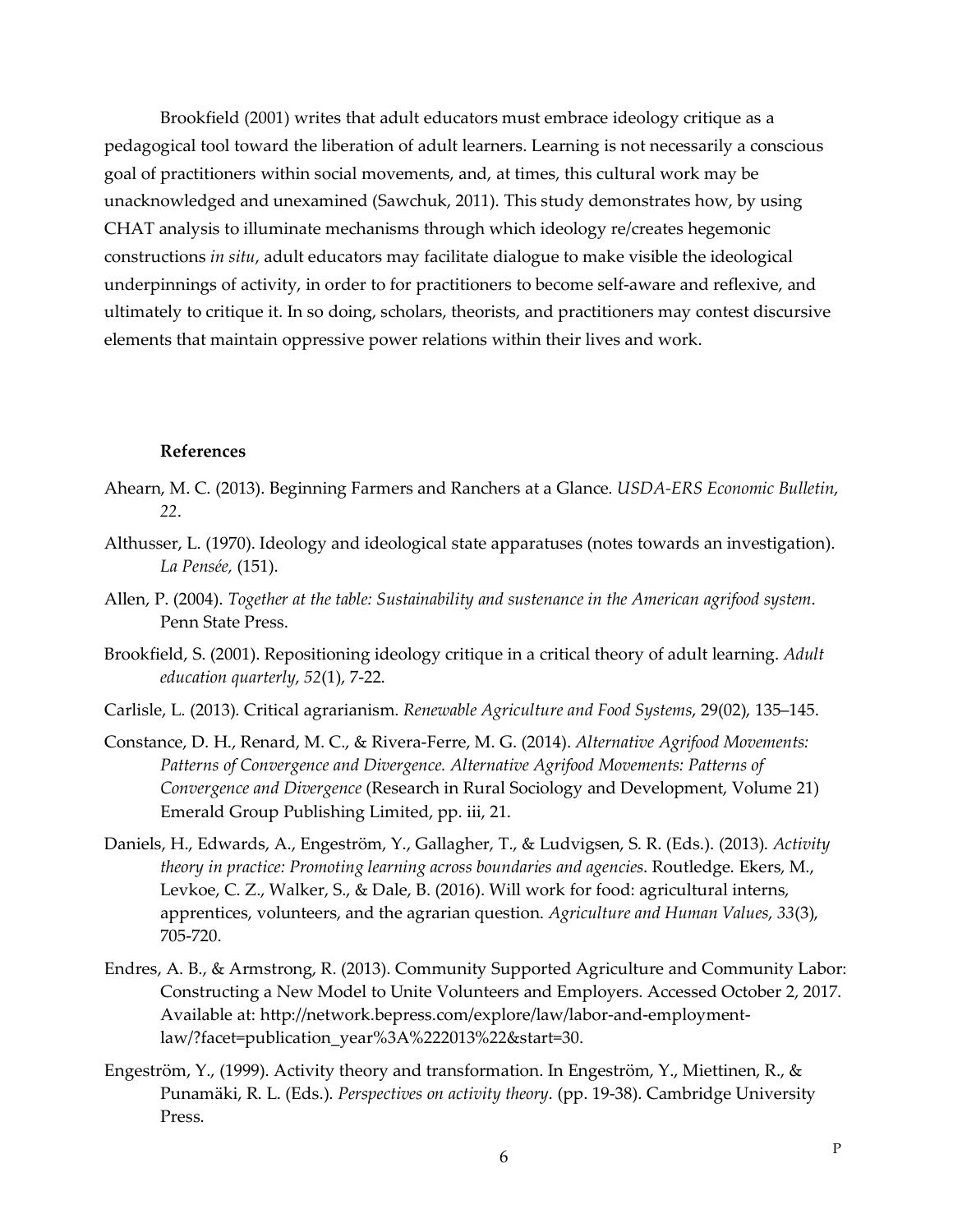- Eyerman, R., & Jamison, A. (1991). *Social movements: A cognitive approach*. Penn State Press. Fanon, F. (1965/2004). *The wretched of the earth* (Vol. 390). Grove Press.
- Foucault, M. (1984). Power/Knowledge. In Rabinow, P. (Ed.). *The Foucault Reader.* (pp. 51- 75). New York: Pantheon Books.
- Fenwick, T. J. (2003). *Learning through experience: Troubling orthodoxies and intersecting questions*. Krieger Publishing Company.
- Fenwick, T., Edwards, R., & Sawchuk, P. (2011). *Emerging approaches to educational research: Tracing the socio-material*. Abingdon, UK: Routledge.
- Fraser, N. (1989). *Unruly practices: Power, discourse, and gender in contemporary social theory*. University of Minnesota Press.
- Freire, P. (2005). *Teachers As Cultural Workers: Letters to Those Who Dare Teach With New Commentary by Peter McLaren, Joe L. Kincheloe*. Westview Press.
- Gibson-Graham, J. K., Cameron, J., & Healy, S. (2013). *Take back the economy: An ethical guide for transforming our communities*. University of Minnesota Press.
- Giroux, H. (1992). Border crossings: Cultural workers and the politics of education. New York: Routledge.
- Greene, J. C. (2007). *Mixed methods in social inquiry* (Vol. 9). John Wiley & Sons.
- Guthman, J. (2008a). "If they only knew": color blindness and universalism in California alternative food institutions. *The Professional Geographer*, *60*(3), 387-397.
- Guthman, J. (2008b). Neoliberalism and the making of food politics in California. *Geoforum 39*(3), 1171-1183.
- Hall, S. (1996). Introduction: who needs identity? In S. Hall & P. du Gay (eds.) *Questions of Cultural Identity*, 1-17.
- hooks, b. (1993). *Teaching to transgress*. New York: Routledge.
- Kincheloe, J. L. (2005). *Critical constructivism primer*. New York: Peter Lang.
- Latour, B. (2007). *Reassembling the Social: An Introduction of Actor Network Theory.* Oxford: Oxford University Press.
- Lave, J. (1988). *Cognition in practice: Mind, mathematics and culture in everyday life*.Cambridge University Press.
- Levkoe, C. Z. (2018). Engaging the tensions of ecological internships: Considerations for agroecology and sustainable food systems movements. *Agroecology and Sustainable Food Systems*, *42*(3), 242-263.MacAuley, L. & Niewolny, K. (2016). Situating On-farm Apprenticeships within the Alternative Agrifood Movement: Labor and Social Justice Implications. *Journal of Agriculture, Food Systems, and Community Development, 6* (2).
- Macedo, D. (1994). *Literacies of power: What Americans are not allowed to know*. Boulder, CO: Westview.